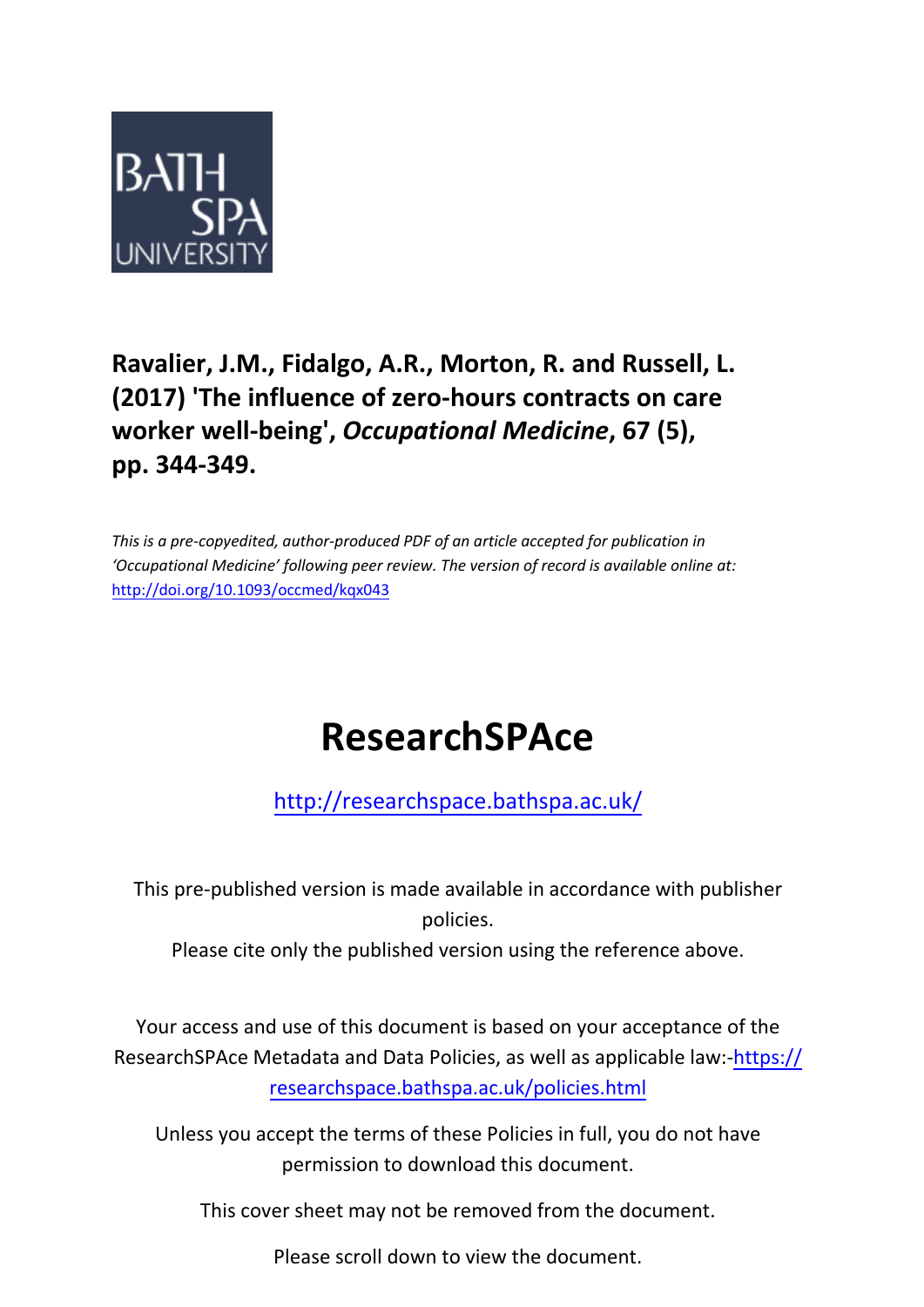#### **The influence of zero-hours contracts on care worker wellbeing**

Running head: *Care Worker Well-being*

Affiliation of Dr Jermaine Ravalier: PhD

CoLA, Bath Spa University, Bath, UK

Dr Antonio Rei Fidalgo

Department of Psychology, University of East London, London, UK

Miss Rheanna Morton and Miss Lauren Russell

Both affiliated as below:

School of Society, Enterprise and Environment, Bath Spa University, Bath, UK

\*\*Requests for reprints should be addressed to Dr Jermaine M Ravalier, Bath Spa University, School of CoLA, Newton St Loe, Bath, BA29BN , United Kingdom (e-mail: j.ravalier@bathspa.ac.uk).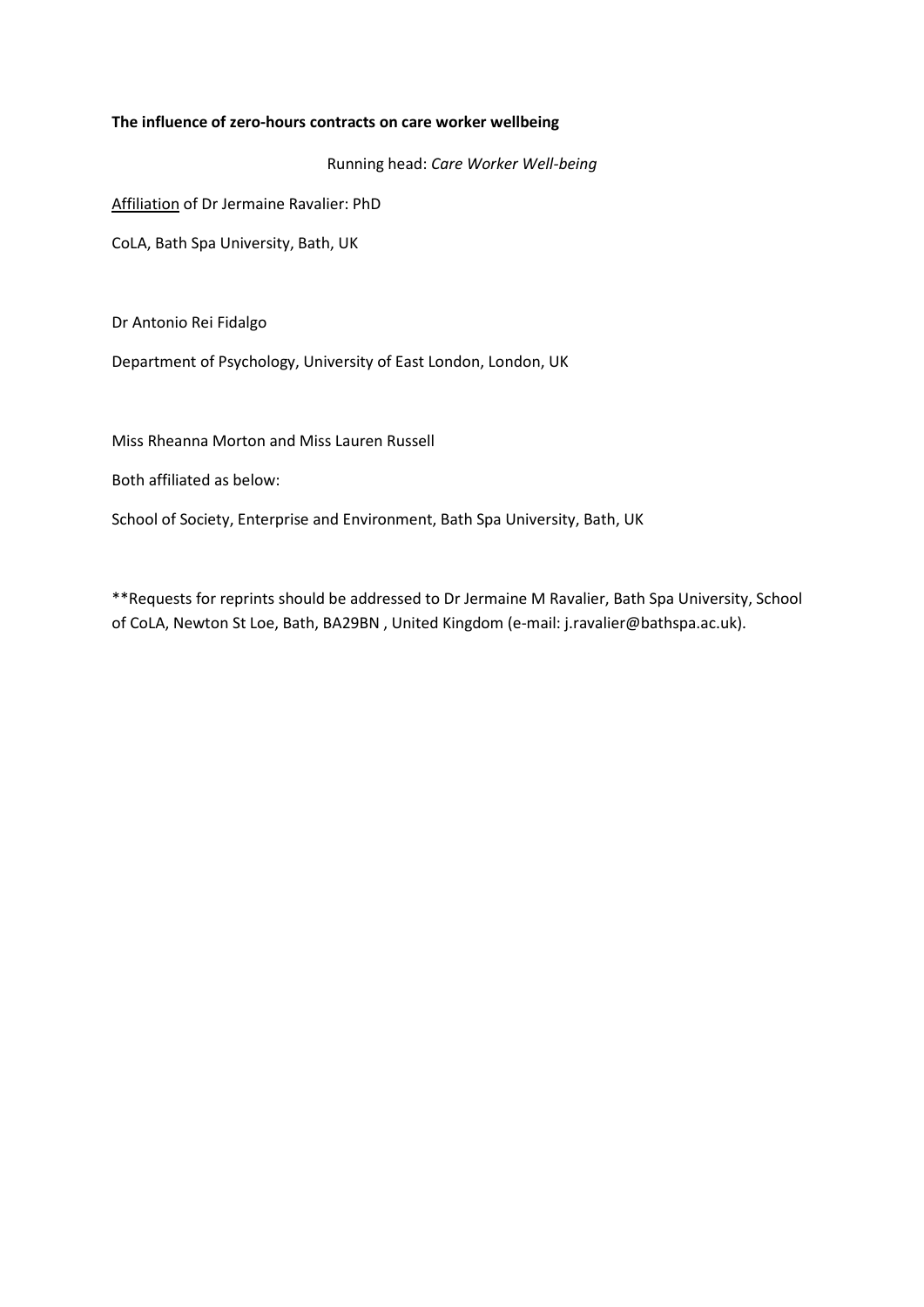#### **Abstract**

**Background:** Care workers have an important social role which is set to expand with the increasing age of the UK population. However the majority of care workers are employed on zero-hours contracts.

**Aims:** Firstly, to investigate the relationship between working conditions and employee outcomes such as engagement and general mental wellbeing in a sample of UK care workers and management. Secondly, to assess whether the use of zero-hours contracts affects employee wellbeing.

**Methods:** A cross-sectional survey of domiciliary care and care home employees, undertaken using the Management Standards Indicator Tool (MSIT), Utrecht Work Engagement Scale (UWES) and General Health Questionnaire (GHQ). T-tests and multivariate linear regression evaluated the differences in scoring between those with differing contractual conditions and job roles, and associations of MSIT scores with UWES and GHQ factors.

**Results:** Employee understanding of their role and job control were found to be priority areas for improvement in the sample. Similarly care workers reported greater occupational demands and lower levels of control than management. However while zero-hours contracts did not significantly influence employee wellbeing, these employees had greater levels of engagement in their jobs. Despite this a greater proportion of individuals with zero-hours contracts had scores above accepted mental health cut-offs.

**Conclusions:** Individual understanding of their role as care workers appears to play an important part in determining engagement and general mental wellbeing. However more research is needed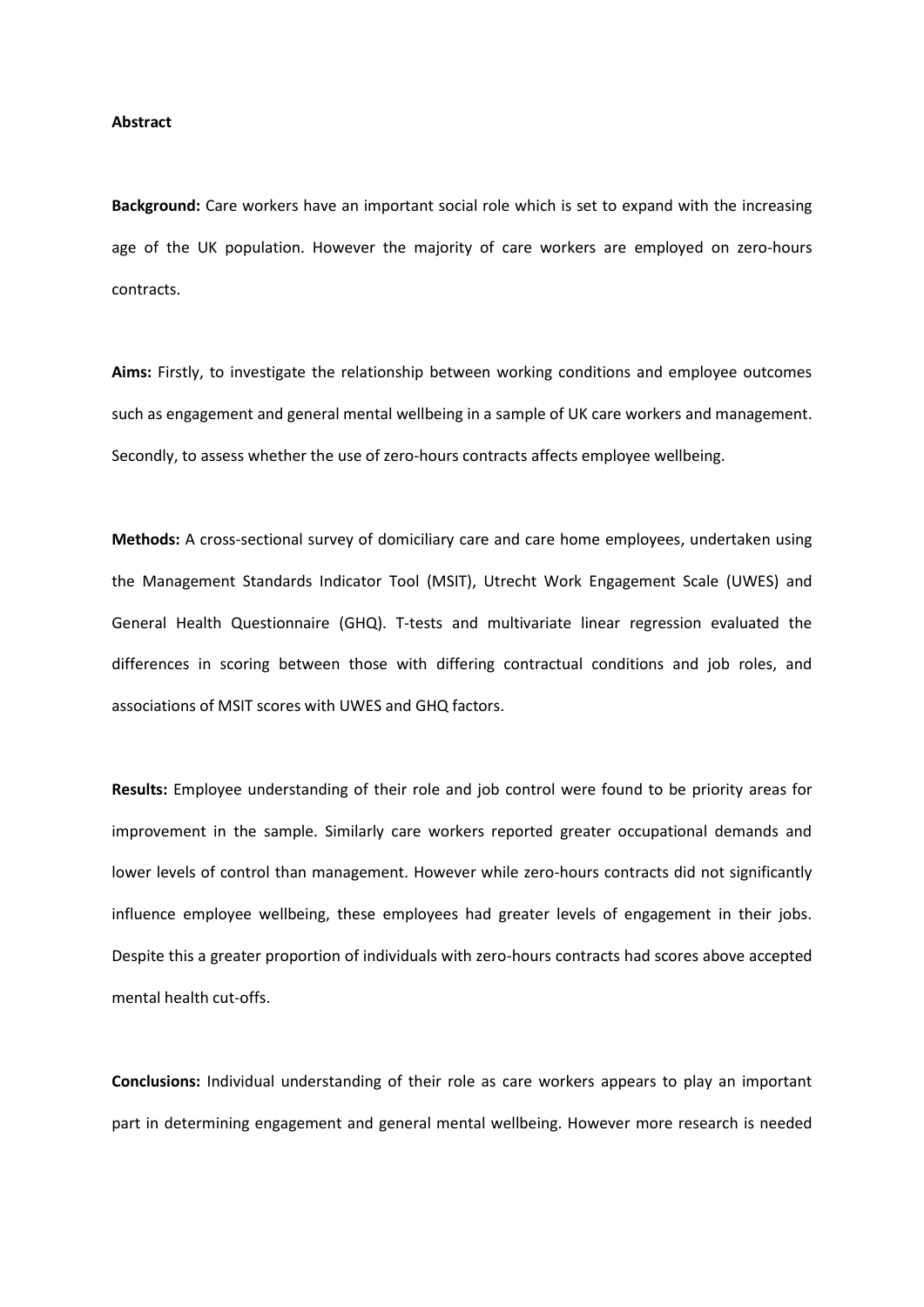on the influence of zero-hours contracts on wellbeing, particularly in groups with increased likelihood of developing mental health disorders.

**Key words:** Engagement, Health care workers, Mental health, Working conditions, Zero-hours contracts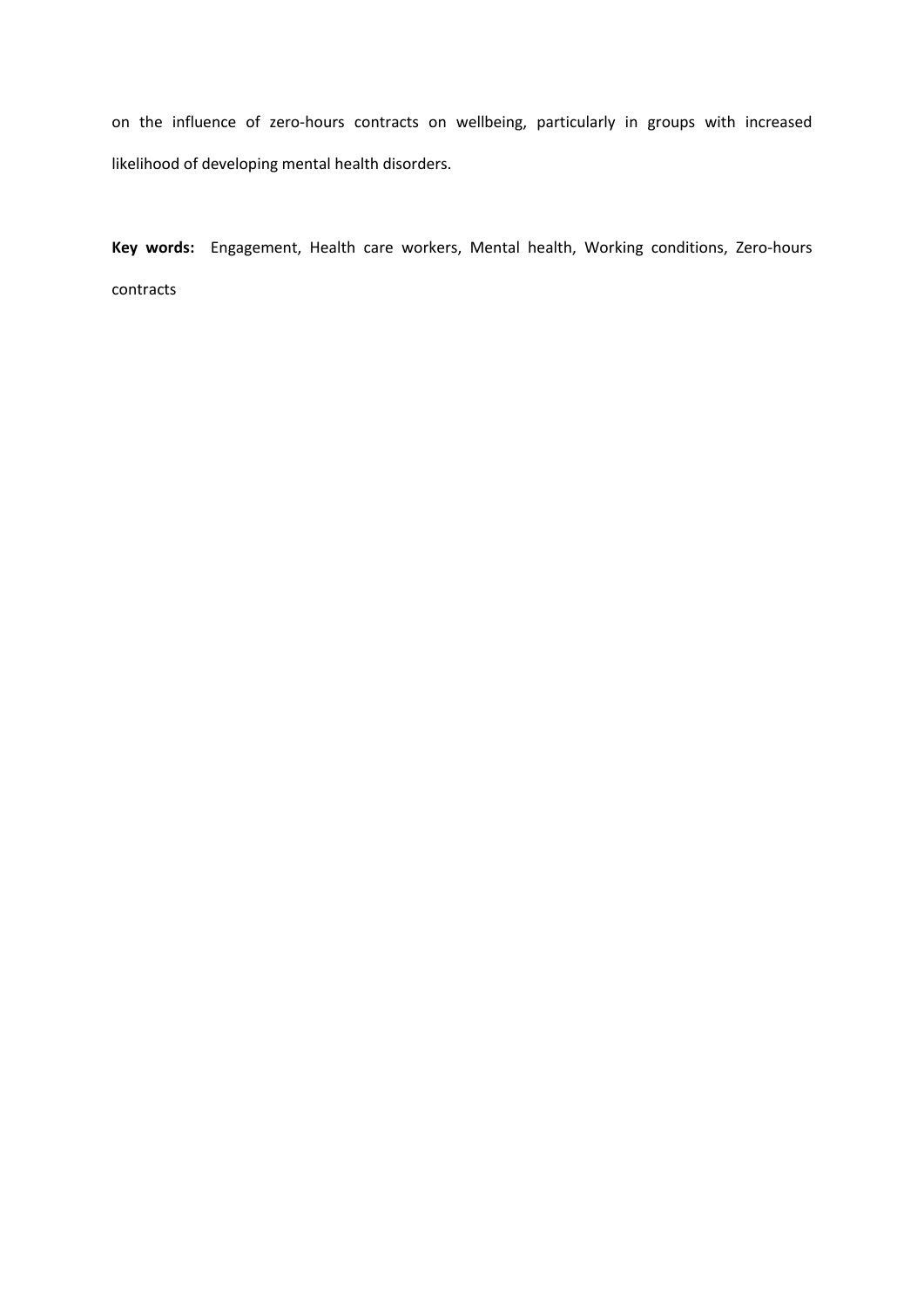# **Introduction**

It is well known that working conditions can have adverse affects on the physical and psychological health and wellbeing of workers. The INTERHEART studies [1] found that chronic psychological stress was very strongly linked to the development of coronary heart disease (CHD). The association found between the two was as strong as the association between factors already known to influence CHD risks, such as blood pressure and smoking. Similarly, the Whitehall-II studies demonstrated that chronic workplace stress is a risk factor for health conditions which heighten the likelihood of developing cardiovascular disease [2]. Furthermore work stress is associated with metabolic syndrome, a series of risk factors which increase the likelihood of developing cardiovascular disease, type 2 diabetes [3] and depression [4] among many other adverse health outcomes.

The job demand-control-support model (JDCS [5]) of occupational stress theorises that high levels of demand and low levels of control and peer support may lead to strain reactions in employees [6]. In 2004 the United Kingdom (UK) Health and Safety Executive (HSE) released a set of 'management standards', partially based on the JDCS [7] and an accumulation of other evidence, which identifies seven stressors which have the potential to have a negative effect on employee wellbeing. Since their release these seven factors, together with the indicator survey tool (MSIT), have been used to assess psychosocial working conditions in numerous public sector and private organisations. For example Ravalier, McVicar and Munn-Giddings [8] used the MSIT with a sample of public sector workers, and Edwards and Webster [9] used it in a number of public and private organisations. However psychosocial working conditions have never been investigated in care and/or support workers by using the HSE management standards.

Maintaining the wellbeing of carers in both their professional and personal lives is of significant importance, given the role that they undertake and the responsibilities they carry, which include giving medication, meal preparation and personal care for those who cannot do so for themselves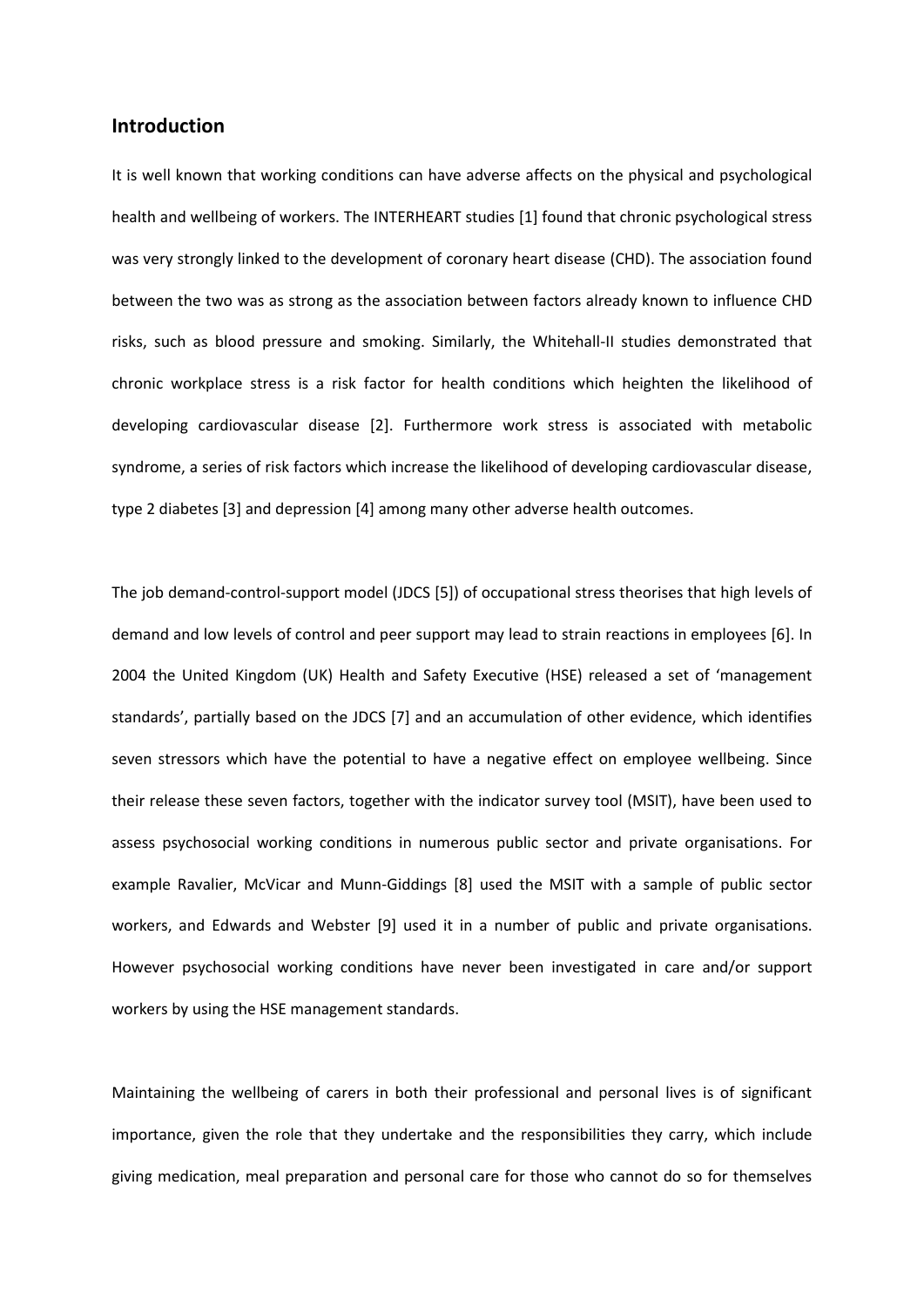[10]. Employee engagement, which reflects a positive mental attitude at work which is both persistent and ubiquitous [11], is argued to be a key component of employee performance and wellbeing in the care sector, and specifically in hospitals. For example West and Dawson [12] found that engagement is linked to both worker and patient outcomes in the UK National Health Service (NHS). Despite this, how employee engagement influences the health of UK care workers in particular has not been investigated. Furthermore with the increasingly ageing population there is a substantial requirement for adequate support, both for clients in residential care homes, and for those employed there [14].

There has been an increase in media and political interest in the use of zero-hours contracts, with these contractual arrangements described as exploitative and the leader of the UK Labour party arguing that their use should end [14]. Indeed zero-hours contracts have recently been banned in New Zealand [15]. However while temporary [16] and shift working patterns [17] have been shown to be associated with adverse health outcomes in employees, despite the recent interest the impact that zero-hours contracts have on employee health is unclear and under-researched. Furthermore Bardasi and Francesconi [18] argue that it is unclear how studies into atypical employment generalise to those in other sectors and other contractual conditions such as zero-hours. Despite their widespread use, there is also no peer-reviewed evidence demonstrating the impact of zerohours contracts on employees. Furthermore despite calls for 'fair pay and conditions' for social care workers [19], the Chartered Institute of Personal Development [20] found that 60% of all healthcare organisations utilise zero-hours contracts, with a further 29% of all employers expecting their employees to accept work when and if it is offered to them [21]. Indeed while 50% of care workers had zero-hours contracts in 2008/09 the number increased to 60% by 2011/12 [21]. Furthermore Pinquart and Sonersen [22] argued that care workers had high levels of responsibility and a restricted personal life due to the demands of their job, which may contribute to negative health outcomes, such as development of depression [23], although this study did not include professional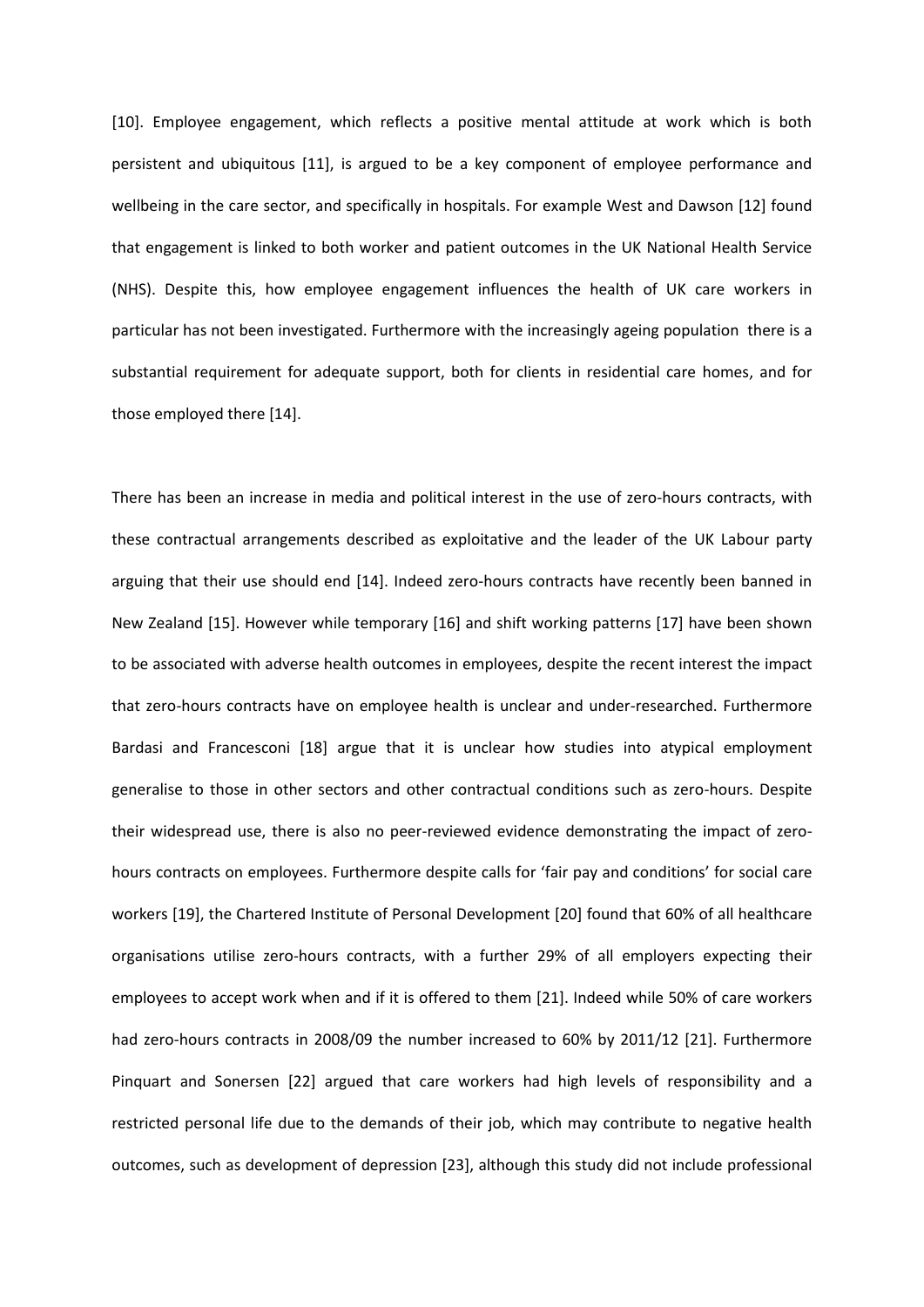carers. There are therefore very few (if any) studies on the impact of zero-hours contracts on psychosocial working conditions and worker wellbeing, particularly in care workers. The aims of this study were therefore firstly to investigate the psychosocial working conditions, general mental health and levels of engagement, and the associations between these, in a sample of UK care workers, and secondly to investigate differences in these measures between care workers who have zero-hours contracts and those with fixed-hours contracts.

# **Methods**

The survey data for this cross-sectional study were collected between January and September 2016 from a self-selecting group of care organisations in London and the West Midlands in the UK. Three survey tools, as well as demographic questions, were included in order to investigate psychosocial working conditions, employee engagement and general mental health.

The Management Standards Indicator Tool (MSIT [9]) is a 35-item measure of psychosocial working conditions which was designed by HSE. It assesses seven psychosocial hazards (demands, control, support [both managerial and peer], relationships, role and change) shown to be related to negative health outcomes. Responses are given on a 5-point Likert scale from 1 (never) to 5 (always) for the first 23 questions, and 1 (strongly disagree) to 5 (strongly agree) for the remaining 12. The tool is valid and reliable [9]. The second tool used was the Utrecht Work Engagement Scale (UWES [11]), which is a widely-used and validated 17-item measure of employee engagement, consisting of vigour, dedication and absorption, and which has successfully been used alongside the MSIT in a previous study [24]. It is scored on a six-point Likert scale from 'never' to 'always'. Higher overall scores on the UWES suggest greater engagement, with benchmark scoring set out for overall engagement and each of the three components [11]. The final tool was the 12-item General Health Questionnaire (GHQ-12) [25], a commercially available scale from GL Assessment. Higher scores on this measure equate to lower psychological wellbeing, and it has been used to investigate general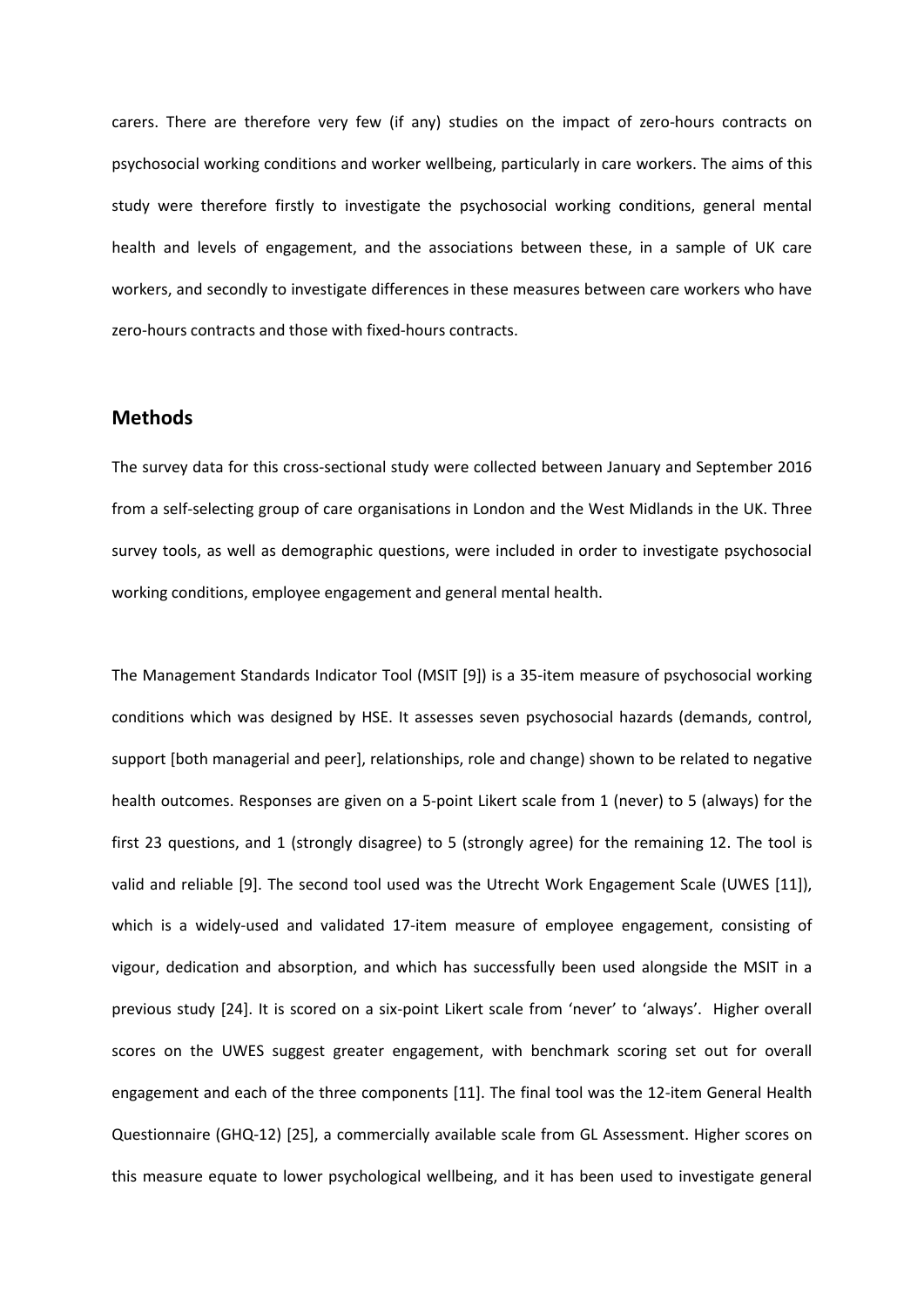levels of psychological wellbeing in groups. The GHQ is also used as a measure of psychological morbidity, and so is scored in two ways. First the binary scoring method, in which responses 'less than usual' and 'no more than usual' were awarded 0, and 'rather more than usual' and 'much more than usual' were awarded 1 point. Although a cut-off level for high likelihood of psychological morbidity from this bimodal scoring method has not been universally agreed, we adopted a cut-off score of 4 for this report [26]. Secondly we scored the sum total of GHQ-12 responses.

Questionnaires were administered either by hard copy or online across 22 care/support work organisations in the West Midlands and London. We approached management in 50 randomlyselected small to medium size privately owned care organisations but in no publically-run organisations. There were 25 in each region reflecting the working areas of the researchers. Of the 35 organisations which agreed, only those identifying themselves as small- or medium-sized organisations were asked to participate. Surveys were distributed in hard copy alongside employee rotas except in organisations that had online rota systems where the survey was distributed online via a dedicated and password-protected email link. In order to improve the response rate management actively encouraged the anonymous completion of the study by staff in their organisations.

Demographic information including age, ethnicity, education, length of service and contractual status were each collected. Zero-hours contracts were defined as those in which "no hours are specified or no work guaranteed" [28, p.263], and contracted hours where the individual employee was guaranteed at least 16 hours per week. Data were analysed using SPSS 22.0 (IBM Corp.). Independent sample t-tests were conducted to ascertain differences between management and staff on each of the measures, and those with differing contractual status (i.e. contracted work hours versus those with zero-hours contracts). Furthermore multivariate linear regression analysis was conducted to evaluate the association between the seven MSIT variables, GHQ, and UWES. Ethical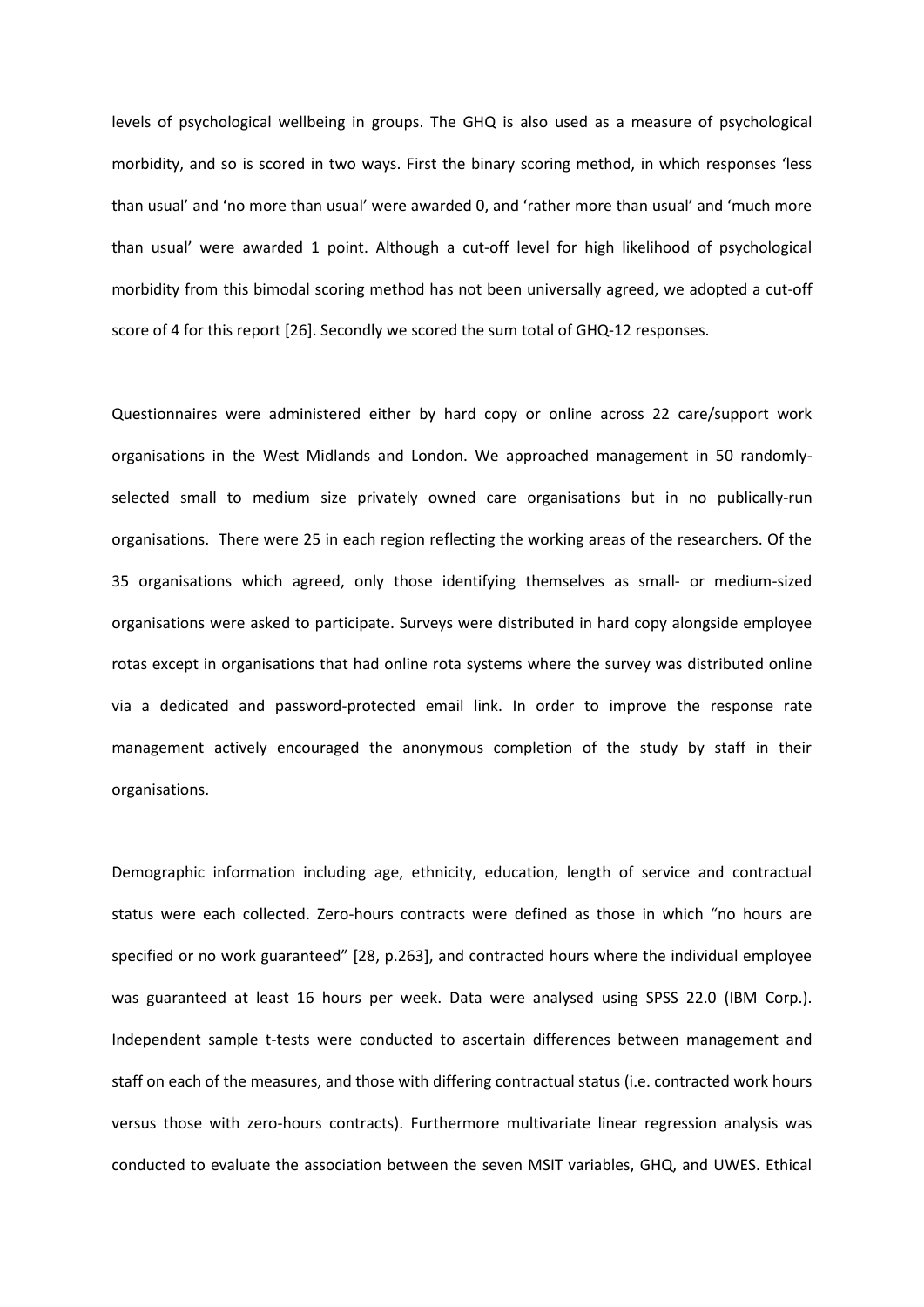approval was obtained from the Bath Spa University research ethics committee. If any individual scored above the suggested cut-off for the GHQ this was reported to the participating organisation (where this information was available), but this was not always possible where the participant did not give the name of their employing organisation.

### **Results**

The majority of surveys were distributed in hard copy (n=815, 90%) with the remainder distributed online (n=90, 10%). Out of 905 surveys distributed we received 199 responses, a response rate of 22%, with 15% (29) submitted online and 85% (170) as hard copy. Respondents were all professional care and/or support workers who worked either in care homes or in domiciliary (home) care. The mean age of respondents was 45, 86% were female and 84% were white British, which is representative of the direct care workforce in the UK [27]. Finally, 40% of respondents (80) were employed on zero-hours contracts, compared to 60% on contracted hours (119).

#### **TABLE 1 ABOUT HERE**

Average scoring on the GHQ was 23.75(SD: 4.85) and mean bimodal score was 2.09, which indicates scoring below the cut-off point for psychological morbidity. However, 10% (19) scored over 4 on the GHQ-12 using the bimodal scoring system. 13 out of these 19 cases were on zero-hours contracts, despite these representing less than half of our sample.

Independent sample t-tests found no significant difference between those on zero-hours contracts and those with contracted work hours on any of the psychosocial hazards as measured by the MSIT or GHQ scoring. However among those with zero hours contracts mean scoring on the vigour component of the UWES was 4.56 (95% confidence interval (CI) 4.37-4.74) compared to 4.22 for contracted hours (95% CI 4.06-4.38), while the zero hours group scored 5.04 on the dedication component (95% CI 4.83-5.24) against 4.70 for contracted workers (95% CI 4.53-4.89), and average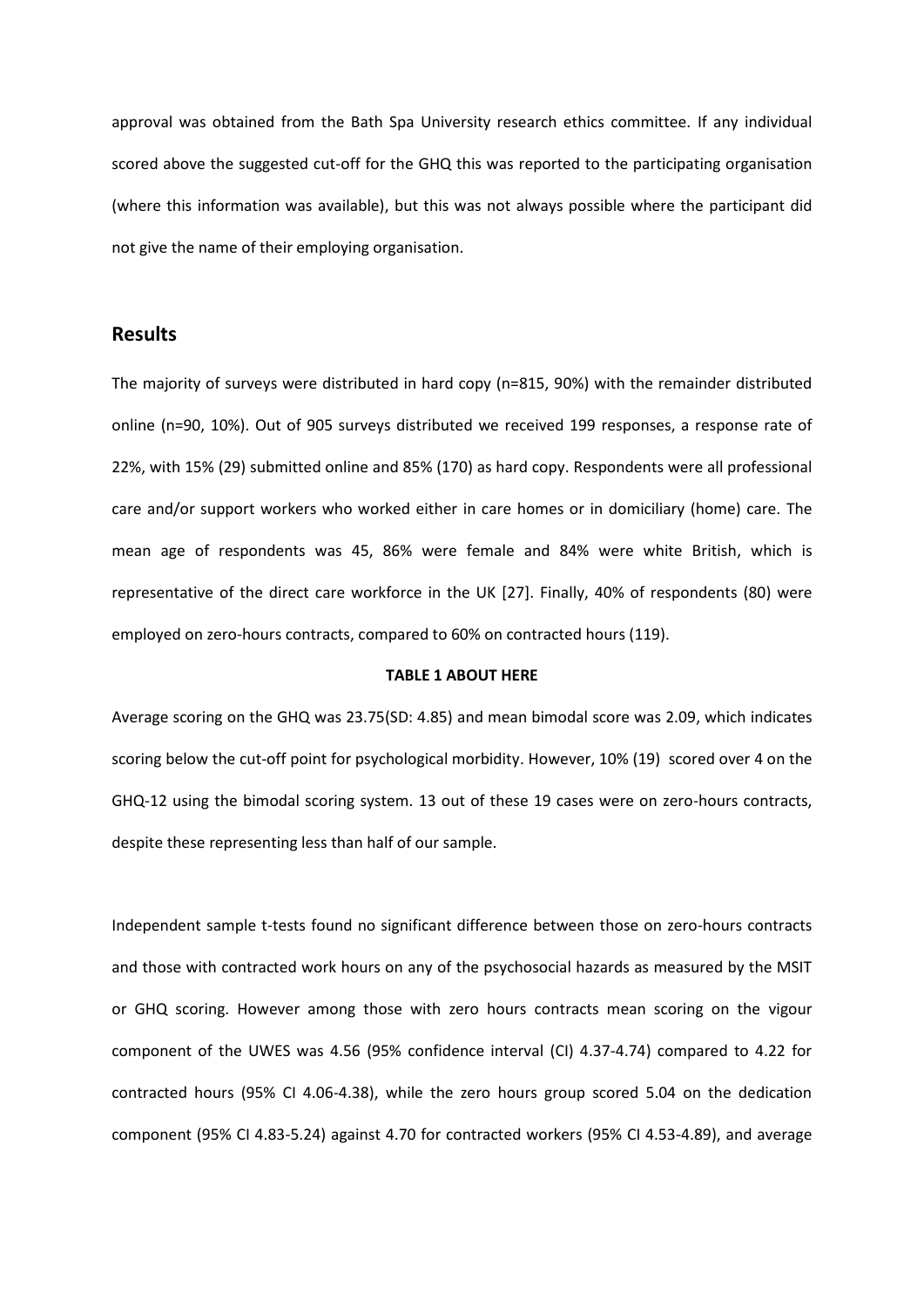total scoring on the UWES was 4.62 (95% CI 4.43-4.81) for zero-hours workers compared to 4.30 for contracted hours (95% CI4.14-4.45). Each of these differences was significant at p<0.05.

Furthermore, front-line care staff had significantly greater demands on their time (3.57, 95% CI 3.48- 3.67) and lower levels of control (3.35, 95% CI 3.24-3.45) than management (3.36, 95% CI 2.94-3.54; and 3.80, 95% CI 3.65-4.14 respectively) on the MSIT ( $p<0.05$ ). No difference was found on the remaining five factors. Similarly no difference was found between the two groups on either mean GHQ or UWES scoring, or any of the UWES sub-factors.

#### **TABLE 2 ABOUT HERE**

Multivariate linear regression analyses **(Table 2)** indicated that across all UWES factors and both UWES and GHQ mean total scoring, employee understanding of their role in the organisation was significantly related to each. Indeed, role alone explained 17%, 21%, and 9% of the variance in the vigour component of UWES, total UWES scoring and total GHQ scoring respectively. Role and peer support together explained 26% of variance in the dedication component of the UWES, and role and demands explained 18% of variance in absorption.

#### **Discussion**

This study demonstrated that five of the seven psychosocial hazards measured by the MSIT were satisfactory for all respondents in our sample. Low scores in both role and control suggest they should be a priority for improvement. Indeed it appeared to be the respondents' understanding of their role in the organisation which most heavily contributed to the measured outcomes. Across all participants each engagement factor and overall scoring on engagement was moderate, suggesting that respondents were moderately engaged in their job, and GHQ bimodal scoring was below cut-off levels. Also while there were no differences in scoring on psychosocial working conditions and general mental wellbeing between those with zero-hours contracts and those with contracted hours, zero-hours respondents had greater levels of engagement with their job role. However, bimodal scoring on the GHQ of 4 and above occurred in 19 cases, with more of these cases occurring among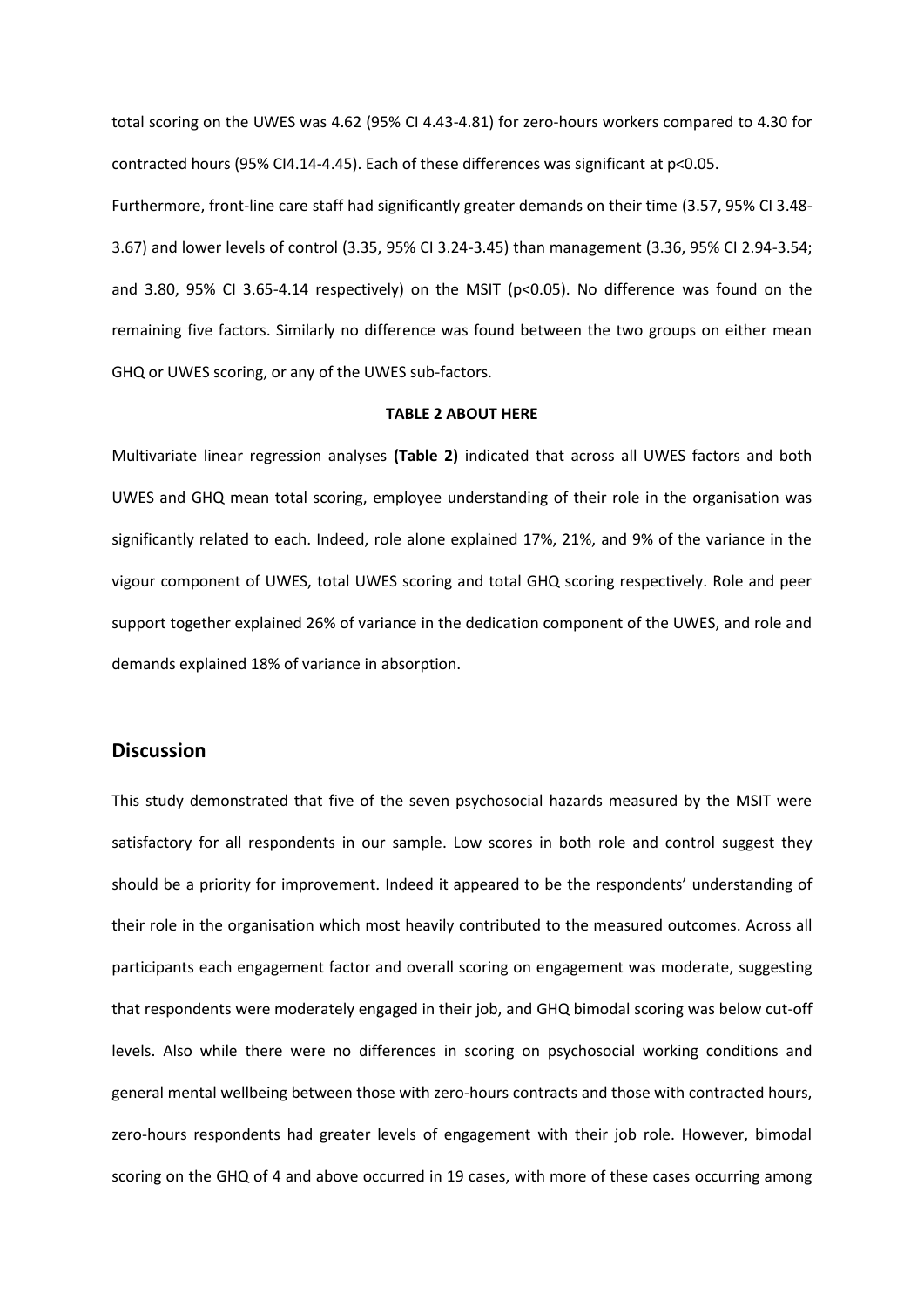those with zero-hours (13) than fixed-hours contracts (6 cases), despite those with zero-hours representing a smaller percentage of respondents. Finally, care workers had greater occupational demands and lower levels of control than management as measured by the MSIT, although no difference in scoring on the other measures was recorded.

This study makes some new contributions to the literature. It is among the first to look at working conditions for those on zero-hours contracts and professional care workers in the UK, and the first to investigate the effects of these contractual arrangements on employee engagement and psychological wellbeing. Prior to this study, the effects of working conditions on professional carers' health were under-investigated. For example, Pinquart and Sorenson [23] and Vitaliano et al. [24] demonstrated that care working had a negative effect on health and wellbeing. However these studies focused on individuals who cared for family members, rather than individuals employed as care workers who provide care to a number of people in one or more care environments. Furthermore to our knowledge there have been no studies of care worker engagement or general psychological wellbeing, despite engagement in particular having a demonstrable effect on clinical and individual outcomes in hospital settings [12]. It may come as no surprise however that individual understanding of role in the organisation had an impact on outcomes. The job role of care and support workers is hugely varied, and thus clarification of this may be important [29].

One surprising result from this study is the lack of difference in wellbeing measures between care workers and managers despite care workers having considerably greater demands and lower control over their work. This would be described as the 'strain' hypothesis in the Job Demands Control model of workplace stress [5]. One potential explanation for this is that measures of peer support and relationships were both at acceptable levels, and thus buffered against these effects [6].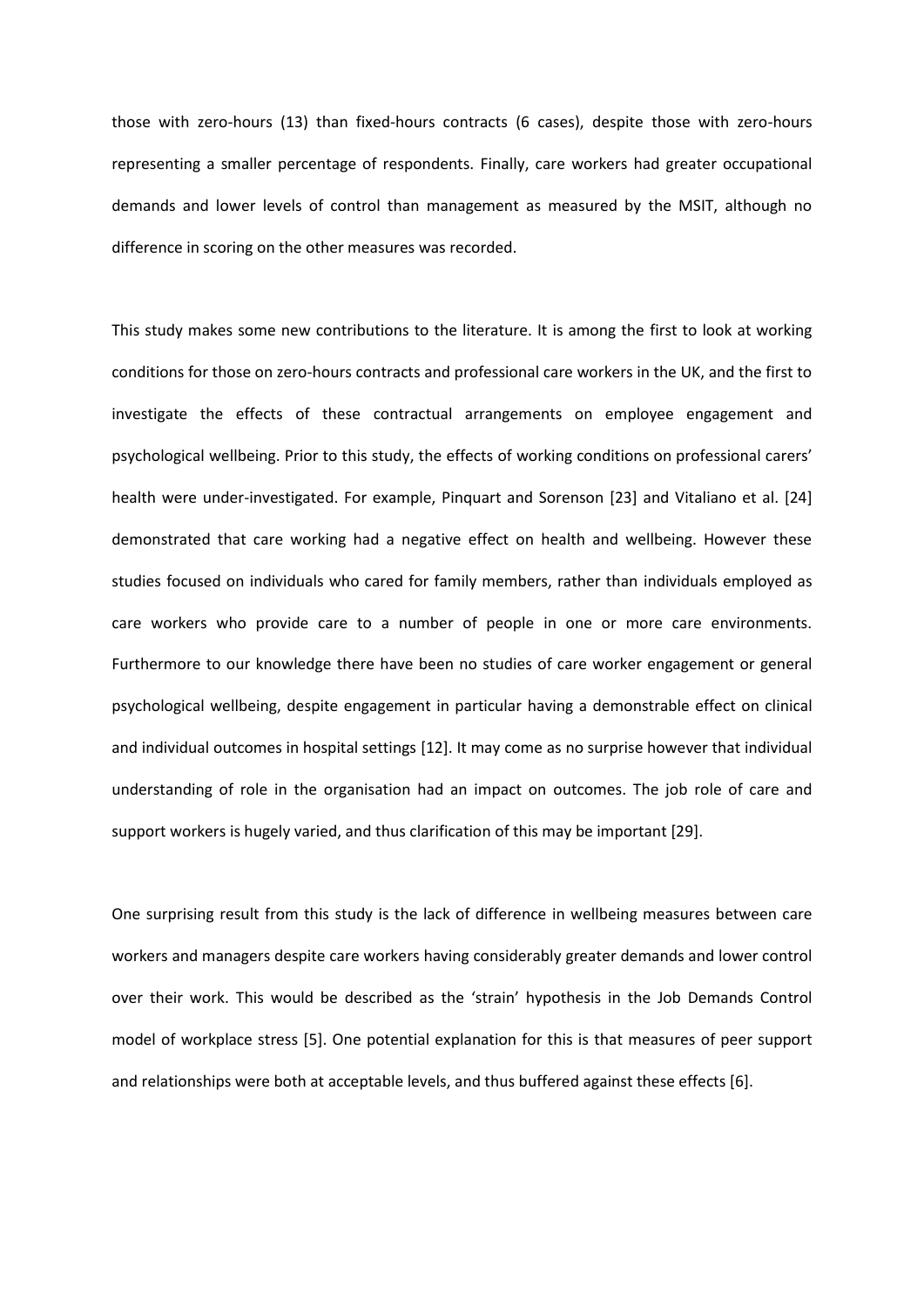Finally, it is becoming increasingly evident that working conditions such as working shifts [17] or temporary working patterns [16] can adversely affect employee health and wellbeing. However there have been very few (if any) studies prior to this which investigate the difference between those on zero-hours and those on fixed hours contracts. While we found no statistically significant difference in wellbeing measures, we did observe a higher proportion of those on zero-hours contracts with GHQ scores above the cut-off threshold than those with fixed term contracts. This needs further investigation in longitudinal studies and further investigation in those with increased likelihood of developing mental health disorders. Furthermore the cross-sectional nature of our study, with most respondents being care work employees from just two regions of the UK, is a weakness of the study. Lastly, due to low response rates there is the possibility of bias and the results should be interpreted with caution. Furthermore there may have been selection bias among the organisations which agreed to take part in the project. However some of this effect may be mediated by the demographic profile of respondents in this project being similar to that in the UK as a whole [28].

In summary, our results suggest that UK care workers' understanding of their role and the amount of control that they have over their job requires improvement. However they are moderately engaged in their job. Additionally, zero-hours contracts do not seem to affect adversely the general wellbeing of most care workers, although there was a greater proportion of care workers on zero-hours contracts who scored negatively on a GHQ measure of general mental health than those on contracted hours.

#### **Key points:**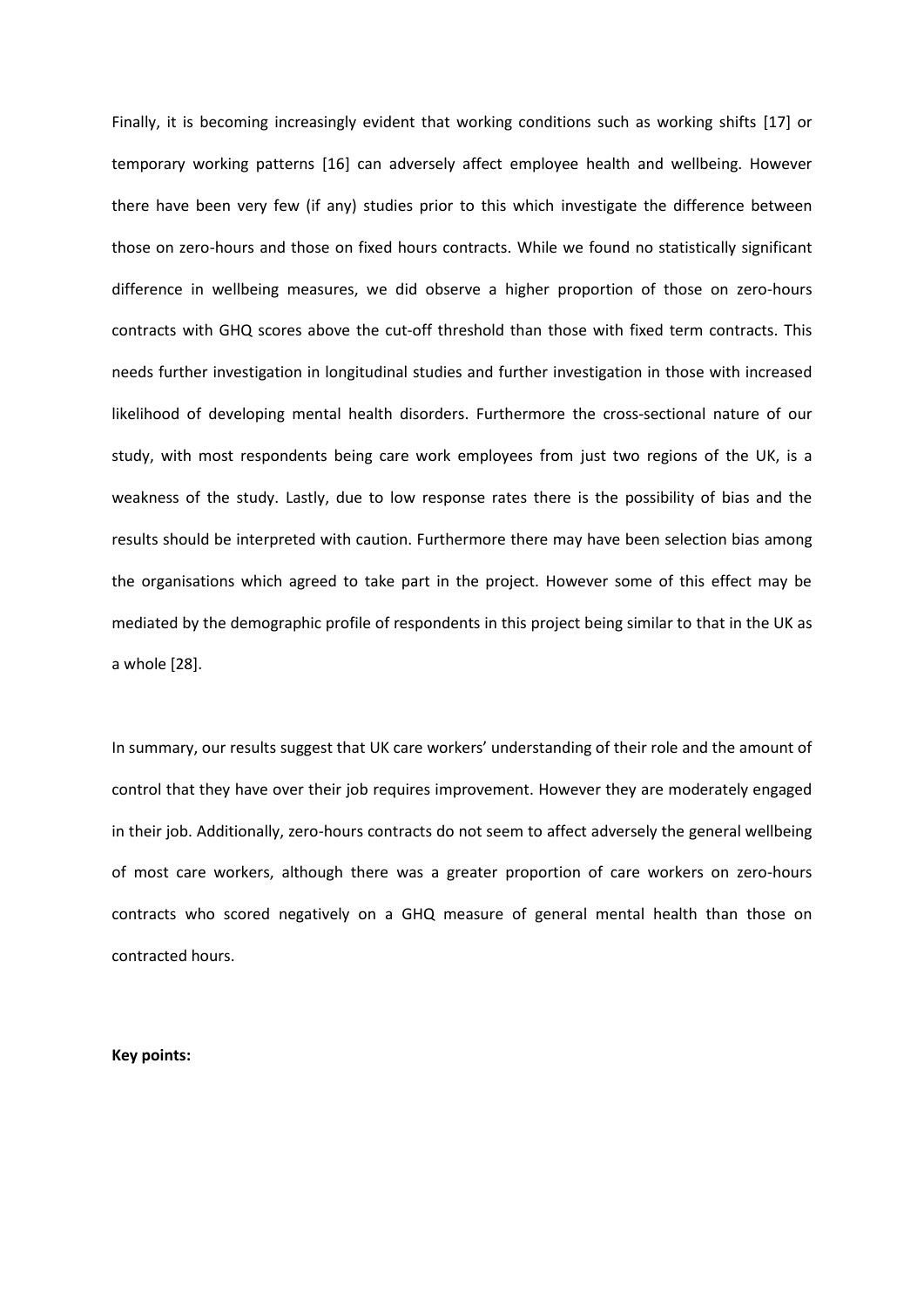- In this sample of UK care workers we observed that deficiencies in respondents' understanding of their role and the amount of control over their work were significant psychosocial workplace hazards which require improvement.
- Care worker understanding of their role in the workplace had an impact on wellbeing and engagement outcomes.
- While these results do not appear to demonstrate that zero-hours contracts adversely influence employee health and wellbeing, a greater proportion of individuals on zero-hours contracts than fixed hours contracts scored above GHQ threshold scores for psychological health.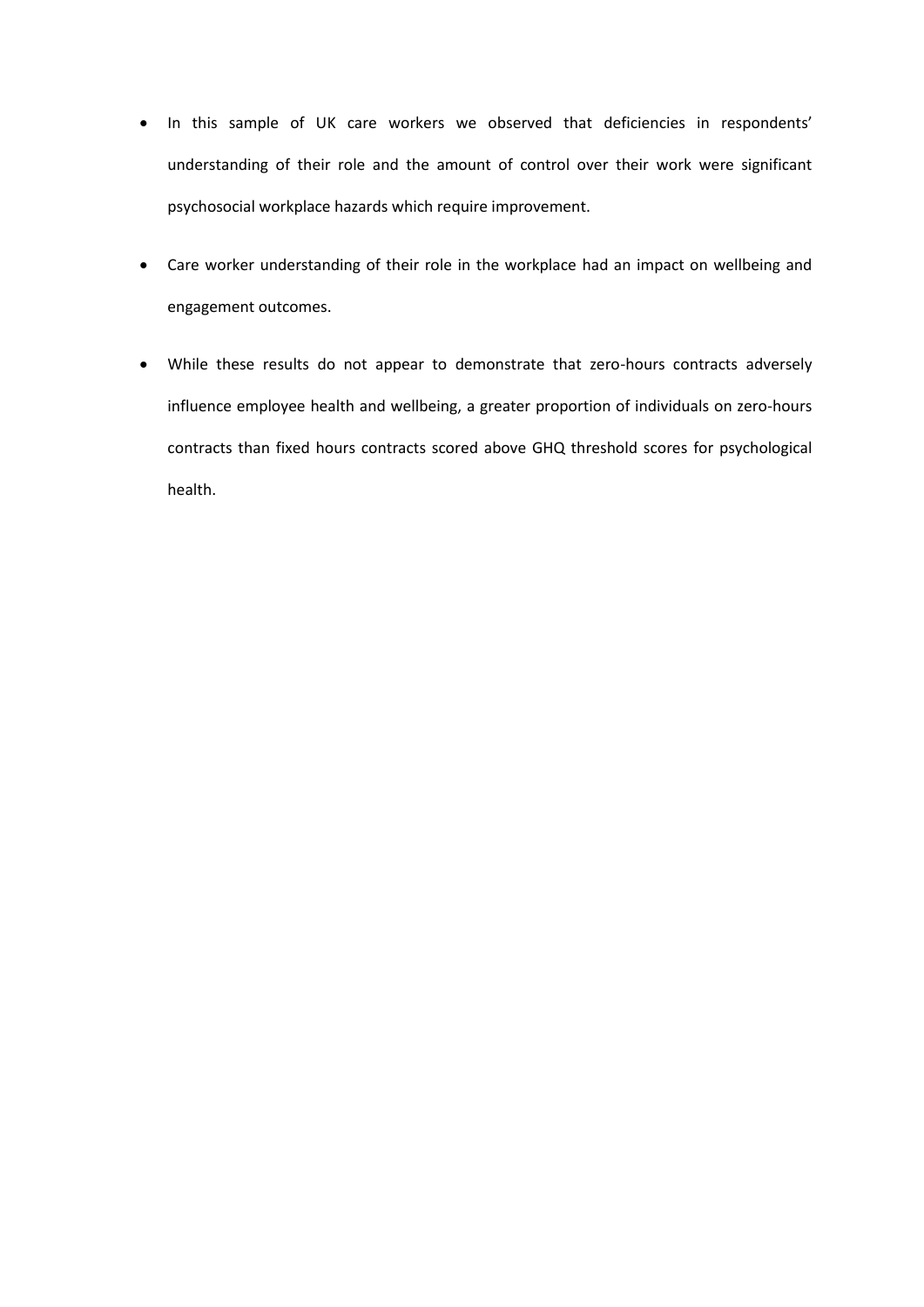## **References**

[1] Rosengren A, Hawken S, Ounpuu S, Sliwa K, Zubaid M, Almaheed W, Blackett K, Sitthi-amorn C, Sato H, Yusuf S. Association of psychological risk factors with risk of acute myocardial infarction in 11,119 cases and 13,648 controls from 52 countries (the INTERHEART Study): A case-control study. *Lancet*. 2004; 364(9438): 953-962

[2] Marmot M, Stansfeld S, Patel C, North F, Head J, White I, Brunner E, Feeney A, Davey-Smith G. Health inequalities among British civil servants: the Whitehall II Study. *Lancet.* 1991; 337(8754): 1387-1394

[3] Chandola T, Brunner E, Marmot M. Chronic stress at work and the metabolic syndrome: prospective study. *British Medical Journal.* 2006; 332. DOI: https://doi.org/10.1136/bmj.38693.435301.80

[4] Melchior M, Caspi A, Milne B, Danase A, Poulton R, Moffitt T. Work stress precipitates depression and anxiety in young, working men and women. *Psychological Medicine*. 2007; 37 (8): 1119-1129

[5] Karasek RA, Theorell T. *Healthy Work: Stress, Productivity, and the Reconstruction of Working Life*, New York: Basic Books; 1990

[6] Johnson JV, Hall EM. Job Strain, Workplace Social Support and Cardiovascular Disease: A Cross-Sectional Study of a Random Sample of Swedish Working Population. *American Journal of Public Health*. 1998; 78: 1336-1342

[7] Cousins R, Mackay CJ, Clarke SD, Kelly C, Kelly PJ, McCaig RH. 'Management Standards' and workrelated stress in the UK: Practical development. *Work and Stress*. 2004; 18 (2): 113-136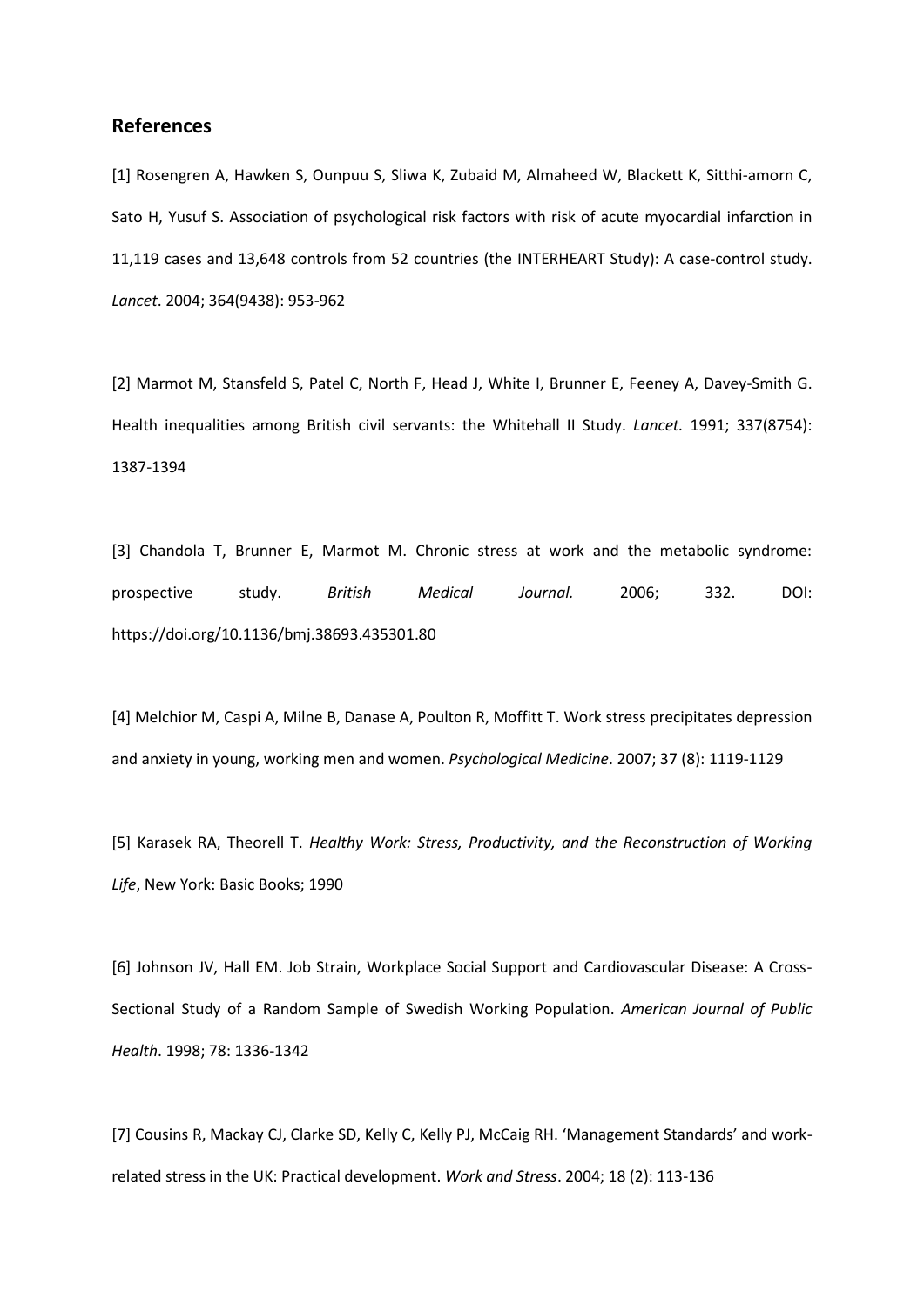[8] Ravalier J, McVicar A, Munn-Giddings C. Public service stress and burnout over 12 months. *Occupational Medicine*. 2014; 64 (7): 521-523

[9] Edwards JA, Webster S. Psychosocial risk assessment: Measurement invariance of the UK Health and Safety Executive's Management Standards Indicator Tool across public and private sector organizations. *Work & Stress*. 2012; 26 (2): 130-142

[10] Chenoweth L, Stein-Parbury J, White D, McNeill G, Jeon Y, Zaratan B. Coaching in self-efficacy improves care responses, health and well-being in dementia carers: a pre/post-test/follow-up study. *BMC Health Services Research.* 2016*;*16: 166. DOI: 10.1186/s12913-016-1410-x

[11] Schaufeli W, Bakker A. *UWES: Utrecht Work Engagement Scale, Preliminary Manual*. Utrecht, The Netherlands: Occupational Health Psychology Unit, Utrecht University; 2003

[12] West MA, Dawson JF. *Employee engagement and NHS performance*. The King's Fund [Online]. 2011. The contract of the contract of Available contract of the from: [https://www.researchgate.net/profile/Jeremy\\_Dawson3/publication/266868148\\_Employee\\_engage](https://www.researchgate.net/profile/Jeremy_Dawson3/publication/266868148_Employee_engagement_and_NHS_performance/links/550036cc0cf260c99e8f884e.pdf) [ment\\_and\\_NHS\\_performance/links/550036cc0cf260c99e8f884e.pdf](https://www.researchgate.net/profile/Jeremy_Dawson3/publication/266868148_Employee_engagement_and_NHS_performance/links/550036cc0cf260c99e8f884e.pdf) [Accessed 5th December 2016]

[13] Baker R, Angus D, Smith-Conway E, Baker K, Gallois C, Smith A, Wiles J, Chener H. Visualising conversations between care home staff and residents with dementia. *Ageing and Society;* 2015; 35: 270-297.

[14] Beattie J. *Jeremy Corbyn vows to ban zero hours contracts and pledges to protect workers'*  rights, The Mirror [online]. 31<sup>st</sup> July 2016. Available: [http://www.mirror.co.uk/news/uk](http://www.mirror.co.uk/news/uk-news/jeremy-corbyn-vows-ban-zero-8535174)[news/jeremy-corbyn-vows-ban-zero-8535174](http://www.mirror.co.uk/news/uk-news/jeremy-corbyn-vows-ban-zero-8535174) [Accessed 5th December 2016]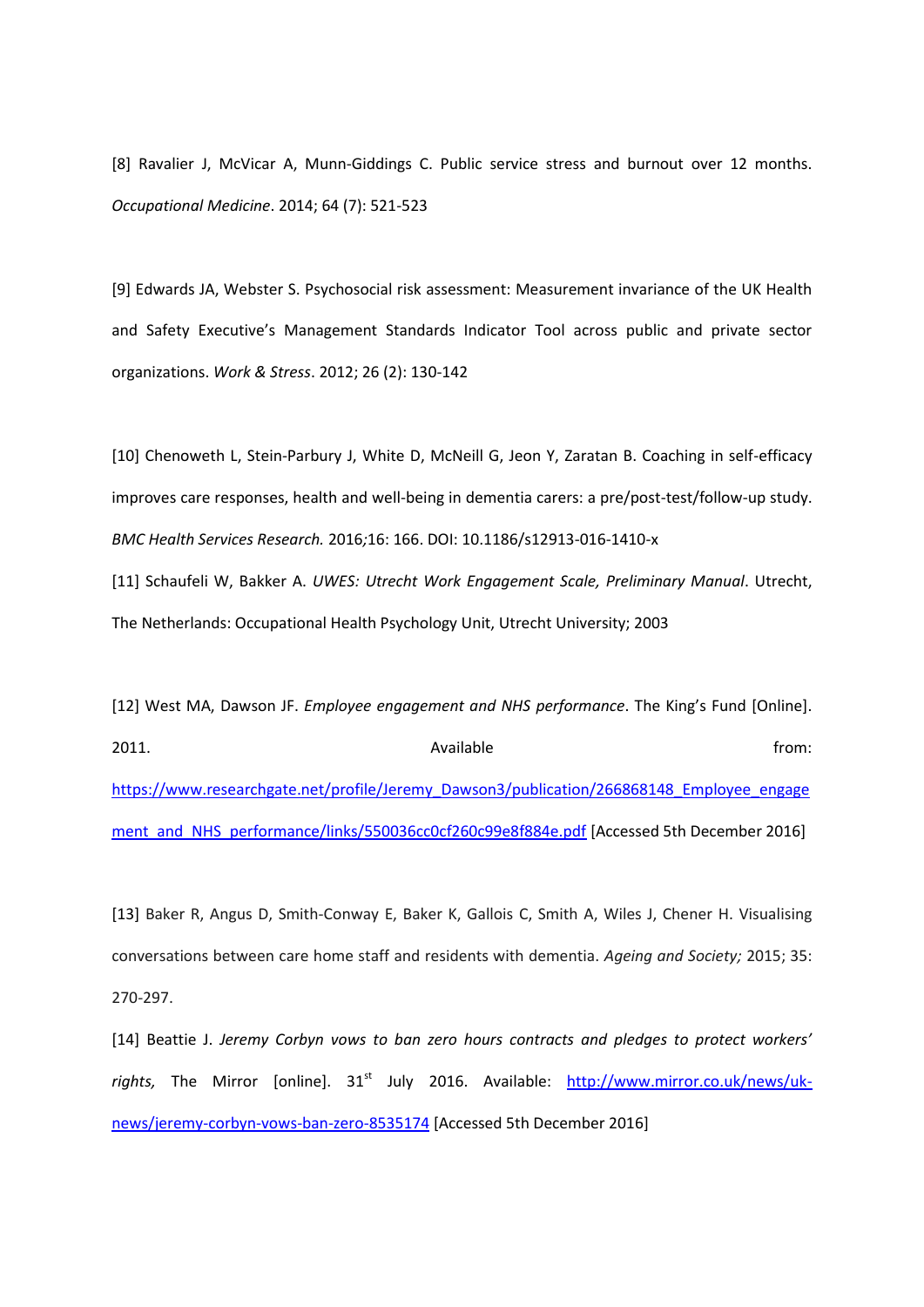[15] Roy EA. *Zero-hour contracts banned in New Zealand*, The Guardian [online]. 11<sup>th</sup> March 2016. Available: [https://www.theguardian.com/world/2016/mar/11/zero-hour-contracts-banned-in-new](https://www.theguardian.com/world/2016/mar/11/zero-hour-contracts-banned-in-new-zealand)[zealand](https://www.theguardian.com/world/2016/mar/11/zero-hour-contracts-banned-in-new-zealand) [Accessed 5th December 2016]

[16] Quesnel-Vallee A, DeHaney S, Ciampi A. Temporary work and depressive symptoms: A propensity score analysis. *Social Science and Medicine*. 2010; 70: 1982-1987

[17] Kivimaki M, Batty DG, Hublin C. Shift work as a risk factor for future Type 2 Diabetes: Evidence, mechanisms, implications, and future research directions. *PLOS Medicine*. 2011; 8 (12): doi:10.1371/journal.pmed.1001138

[18] Bardasi E, Francesconi M. The impact of atypical employment on individual wellbeing: Evidence from a panel of British workers. *Social Science & Medicine*. 2004; 58: 1671-1688

[19] The Guardian (2015), The Guardian view on care workers: undervalued, underpaid. *The Guardian* [online]. 8<sup>th</sup> February.2015. Available at: [https://www.theguardian.com/commentisfree/2015/feb/08/guardian-view-care-workers](https://www.theguardian.com/commentisfree/2015/feb/08/guardian-view-care-workers-undervalued-underpaid)[undervalued-underpaid](https://www.theguardian.com/commentisfree/2015/feb/08/guardian-view-care-workers-undervalued-underpaid) [Accessed 5th December 2016]

[20] Chartered Institute of Personnel Development. *Zero-hours contracts: Myths and realities.* Chartered Institute or Personnel and Development: London; 2016

[21] The Work Foundation. *Flexibility or insecurity? Exploring the rise in zero hours contracts.* The Work Foundation: London; 2013

[22] Pinquart M, Sorensen S. Differences between caregivers and noncaregivers in psychological health and physical health: a meta-analysis. *Psychology and Aging*, 2003; 18 (2): 250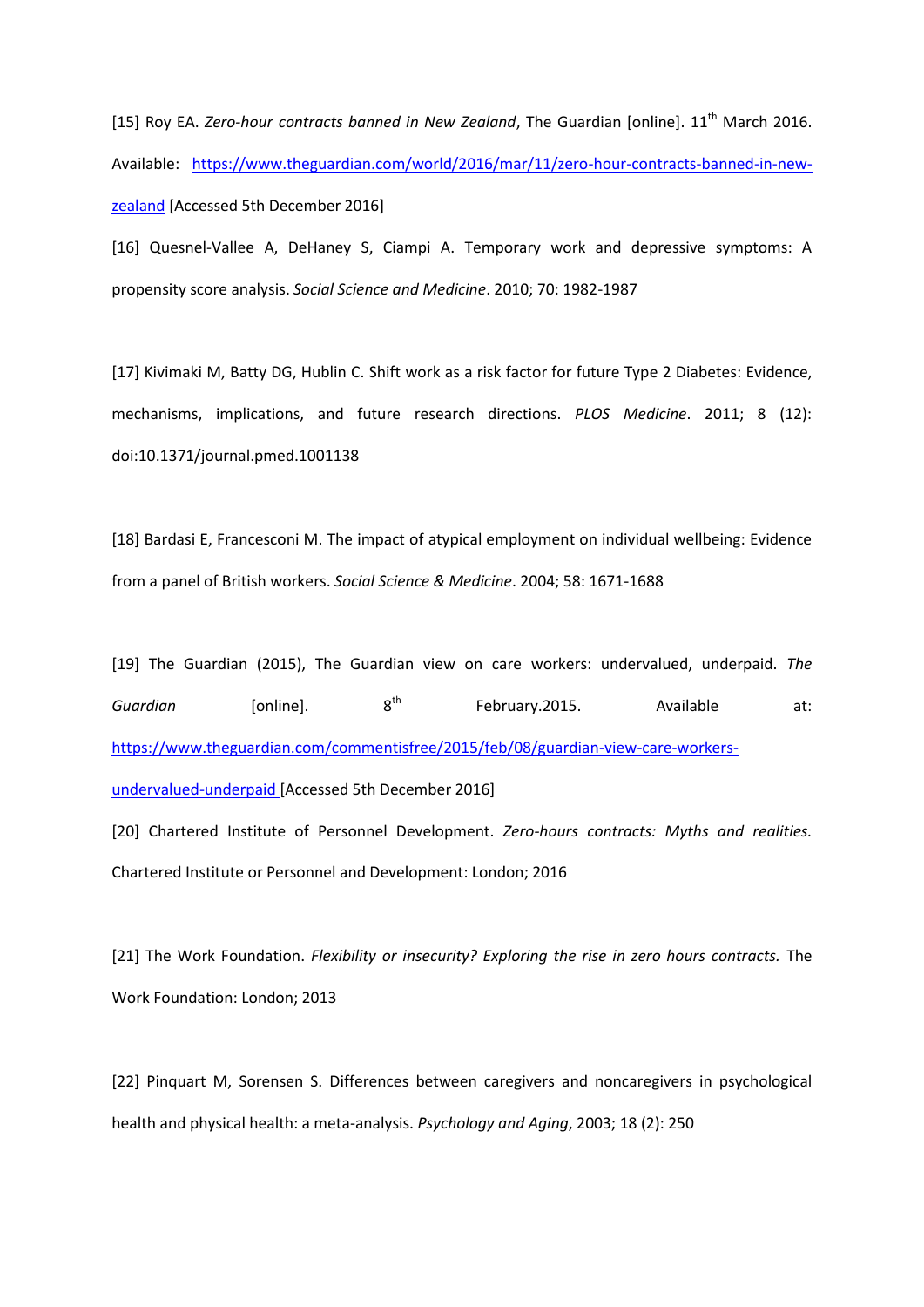[23] Vitaliano P, Scanlan J, Krenz C, Schwartz R, Marcovina S. Psychological distress, caregiving, and metabolic variables. *The Journals of Gerontology Series B: Psychological Sciences and Social Sciences*. 1996; 51 (5): 290-299

[24] **Author's article removed prior to peer review**

[25] Goldberg D, Williams O., *A user's guide to the General Health Questionnaire*, Windsor, UK: Nelson; 1988

[26] Wilson M, Kellock C, Adams D, Landsberg J. *The Scottish health survey topic: Mental health and wellbeing*, The Scottish Government [online] 2015. Available: <http://www.gov.scot/Resource/0046/00469088.pdf> [Accessed 5th December 2016]

[27] Franklin B. The future care workforce, International Longevity Centre-UK [online]. 2014. Available:

[http://www.ilcuk.org.uk/index.php/publications/publication\\_details/the\\_future\\_care\\_workforce](http://www.ilcuk.org.uk/index.php/publications/publication_details/the_future_care_workforce) [Accessed 25th January 2017]

[28] Cave KE. Exploring the atypical: Zero hours contracts. *Industrial Law Journal.* 1997; 26: 262-264 [29] Atkinson C, Crozier S, Lewis L. *Factors that affect the recruitment and retention of domiciliary care workers and the extent to which these factors impact upon the quality of domiciliary care, Centre for People and Performance*, Manchester Metropolitan University Business School; 2016; Available: [http://gov.wales/docs/caecd/research/2016/160317-factors-affect-recruitment](http://gov.wales/docs/caecd/research/2016/160317-factors-affect-recruitment-retention-domiciliary-care-workers-final-en.pdf)[retention-domiciliary-care-workers-final-en.pdf](http://gov.wales/docs/caecd/research/2016/160317-factors-affect-recruitment-retention-domiciliary-care-workers-final-en.pdf) [Accessed 5th December 2016]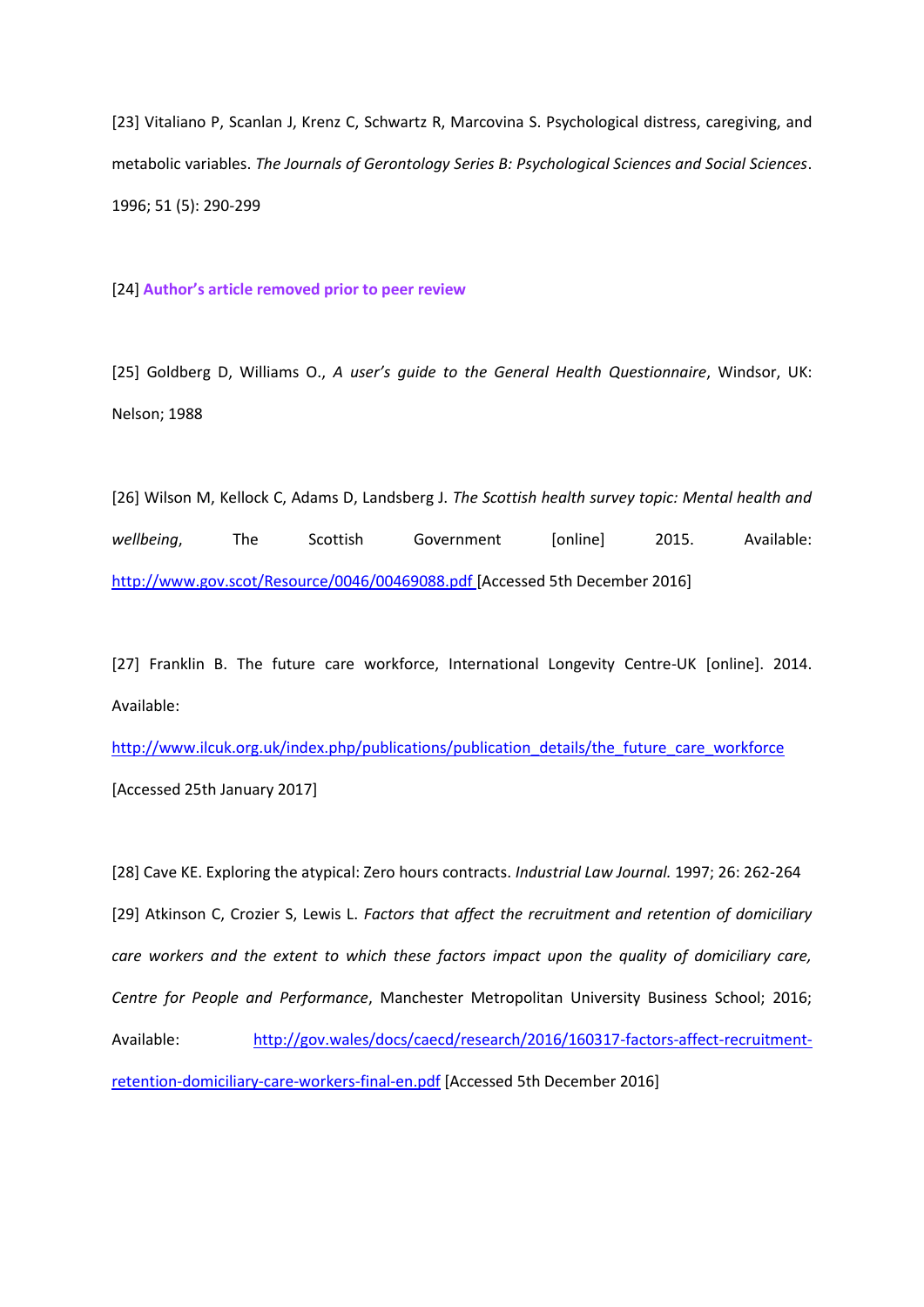**Table 1:** Descriptive information for respondents to the survey. Higher scoring represents 'better'

working conditions.

|                           | <b>Factor</b>  | <b>Scores by Employment Type</b> |      |                         |      | <b>Scores by Contract Status</b> |      |              |      |
|---------------------------|----------------|----------------------------------|------|-------------------------|------|----------------------------------|------|--------------|------|
| <b>Measure</b>            |                | Zero-Hours                       |      | <b>Contracted Hours</b> |      | Management                       |      | Care Workers |      |
|                           |                | $(n=80)$                         |      | $(n=119)$               |      | $(n=43)$                         |      | $(n=156)$    |      |
|                           |                | Mean                             | SD   | Mean                    | SD   | Mean                             | SD   | Mean         | SD   |
| <b>MSIT</b>               | Demands*       | 3.56                             | 0.78 | 3.50                    | 0.74 | 3.36                             | 0.85 | 3.57         | 0.72 |
|                           | Control        | 3.31                             | 0.87 | 3.52                    | 0.75 | 3.80                             | 0.70 | 3.35         | 0.80 |
|                           | M. Support     | 3.84                             | 0.90 | 3.87                    | 0.83 | 3.89                             | 0.81 | 3.86         | 0.88 |
|                           | P. Support     | 4.07                             | 0.69 | 4.07                    | 0.66 | 3.99                             | 0.59 | 4.09         | 0.67 |
|                           | Relationships* | 4.19                             | 0.70 | 4.17                    | 0.76 | 4.16                             | 0.65 | 4.08         | 0.75 |
|                           | Role           | 4.56                             | 0.48 | 4.59                    | 0.50 | 4.46                             | 0.47 | 4.53         | 0.46 |
|                           | Change         | 3.61                             | 0.84 | 3.61                    | 1.50 | 3.77                             | 0.60 | 3.68         | 1.39 |
| <b>UWES</b>               | Vigor          | 4.56                             | 0.93 | 4.22                    | 1.03 | 4.24                             | 1.02 | 4.34         | 1.00 |
|                           | Dedication     | 5.04                             | 0.98 | 4.70                    | 1.12 | 4.68                             | 1.01 | 4.82         | 1.08 |
|                           | Absorption     | 4.34                             | 1.07 | 4.02                    | 1.14 | 4.00                             | 1.00 | 4.12         | 1.14 |
|                           | Total          | 4.62                             | 0.92 | 4.30                    | 1.02 | 4.29                             | 4.40 | 4.41         | 1.01 |
| <b>GHQ Total Scoring*</b> |                | 23.1                             | 0.36 | 24.0                    | 0.42 | 24.2                             | 5.83 | 23.7         | 4.45 |

\* Scoring on these factors is reversed, i.e. higher scoring represents worse status.

MSIT = Management standards indicator tool; UWES = Utrecht work engagement scale; GHQ =

General health questionnaire